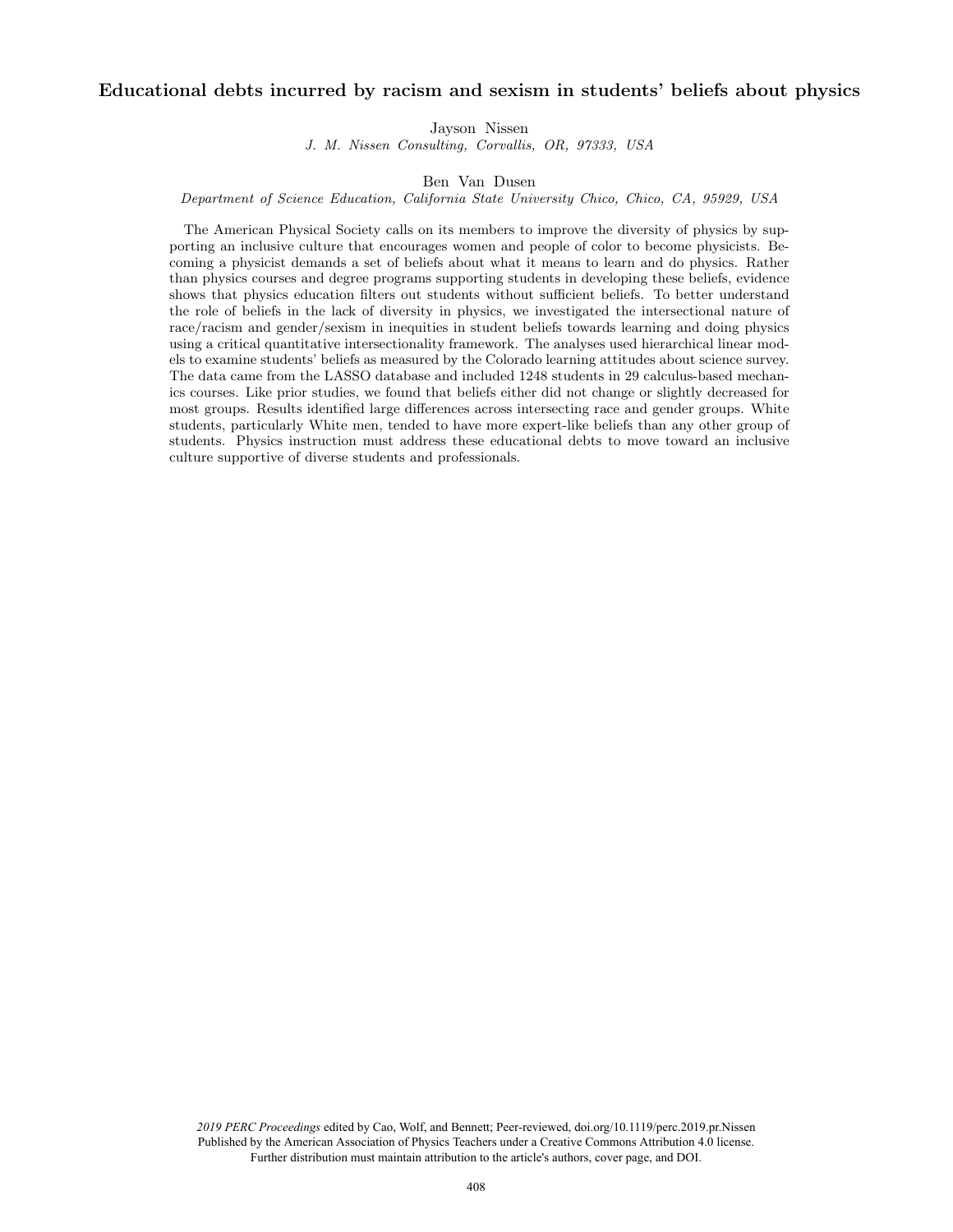### I. INTRODUCTION

Physicists hold a distinct set of beliefs about the nature of science. These beliefs support learning [1, 2] and are necessary for becoming a professional physicist [3, 4]. While most students in calculus-based mechanics courses hold a majority of these beliefs [5], they do not hold enough of the beliefs to become professional physicists. Some curriculum explicitly focused on developing beliefs about learning and doing physics support students in algebra and calculus-based introductory physics courses in developing expert beliefs. However, mounting evidence indicates that most introductory physics courses either harm or do not impact students beliefs [5]. Rather than the culture and activities of physics courses supporting students in developing these beliefs, physics education filters out students who do not arrive with the prerequisite beliefs for becoming a professional physicist [3, 4].

Many physicists believe that physics is, or should be, a meritocracy, where all students have equal opportunities to succeed and those that work hard succeed in their physics courses. Meritocracy often assumes that individuals and groups start from the same place and ignores differences in individuals and groups backgrounds. At the same time, many physicists endorse the idea that success in physics requires raw innate talent [6]. Critical Race Theory, the framework for this research, problematizes the notion of a meritocracy by pointing out that racist power structures integral to education in the United States inherently advantage White students [7, 8]. Ladson-Billings [9] refers to these systemic differences between groups as educational debts to make explicit that they represent a failing of society and not of the students. One path to increasing diversity in physics [10] is to teach physics in a way that addresses the educational debts students from marginalized groups bear.

We explored the intersectional nature of race/racism and gender/sexism in beliefs from a large (but not representative) sample of students in calculus-based mechanics courses. Women and people of color are underrepresented in physics [11, 12]. Being successful in the current system for preparing physicists requires a particular set of beliefs about what it means to learn and do physics. Physics courses and programs seldom generally foster students in developing these beliefs; rather, physics programs produce majors from the pool of students who already have the necessary beliefs [3–5]. If the beliefs about physics that women and students of color hold are less expert-like than those of White men, far fewer of them can become physicists in the current system. In that case, increasing diversity in physics will require developing and using pedagogies that support students in developing the beliefs they need to succeed in physics. To investigate these issues we asked the following research question:

To what extent does the intersection of race/racism and gender/sexism predict students' beliefs before and after taking calculus-based mechanics courses?

### II. FRAMEWORK

Critical Quantitative Intersectionality (CQI) provides a framework for applying critical theory [7, 13, 14] and intersectionality [15, 16], which have been used primarily for qualitative studies [17, 18], to quantitative studies in physics education [19]. CQI examines unique constellations of race, gender, and class social location as categories of experience in a given educational context [20]. CQI positions us to, "use data to represent educational processes and outcomes on a large scale to reveal inequities and to identify social or institutional perpetuation of systematic inequities in such processes and outcomes"; and to "question the models, measures, and analytic practices of quantitative research in order to offer competing models, measures, and analytic practices that better describe experiences of those who have not been adequately represented" [18, p. 10-11].

Quantitative research on STEM student equity often takes a neutral stance and lets the numbers speak for themselves [21]. As with our research into student learning [19], however, we take a critical perspective that problematizes power structures and their roles in perpetuating classroom and social inequities. To avoid our findings being interpreted from a deficit perspective, we often used advocative terms (e.g., gender/sexism, race/racism, and marginalized) over more neutral terms (e.g., gender, race, and underrepresented minority).

### III. METHODS

The data for this study comes from the Colorado learning attitudes about science survey (CLASS) [22]. We accessed student and course data through the Learning About STEM Student Outcomes (LASSO) platform [23]. The LASSO platform is an online platform that collects large-scale, multi-institution data by administering, scoring, and analyzing research-based assessments. To support research, the LASSO platform makes an anonymized version of its database of student and course data available. The database only includes students who consented to share their data with researchers. The data came from 2088 students in 34 courses from 13 institutions. Thirty of the 34 courses used the Learning Assistant Model [24] and only included one two-year college.

To clean the data, we removed the pretest or posttest score if the student took less than 3 minutes on the assessment or incorrectly answered the filter question [22]. After cleaning the data, we used hierarchical multiple imputation (HMI) with the hmi [25] and mice [26] packages in R- Studio V. 1.1.456 to address missing data. HMI is a principled method for maximizing statistical power by addressing missing data while accounting for the hierarchical structure of the data [27–31]. Descriptive statistics for the imputed data are shown in Table I.

To investigate student beliefs, we developed two sets of models to predict student beliefs on the pretest and the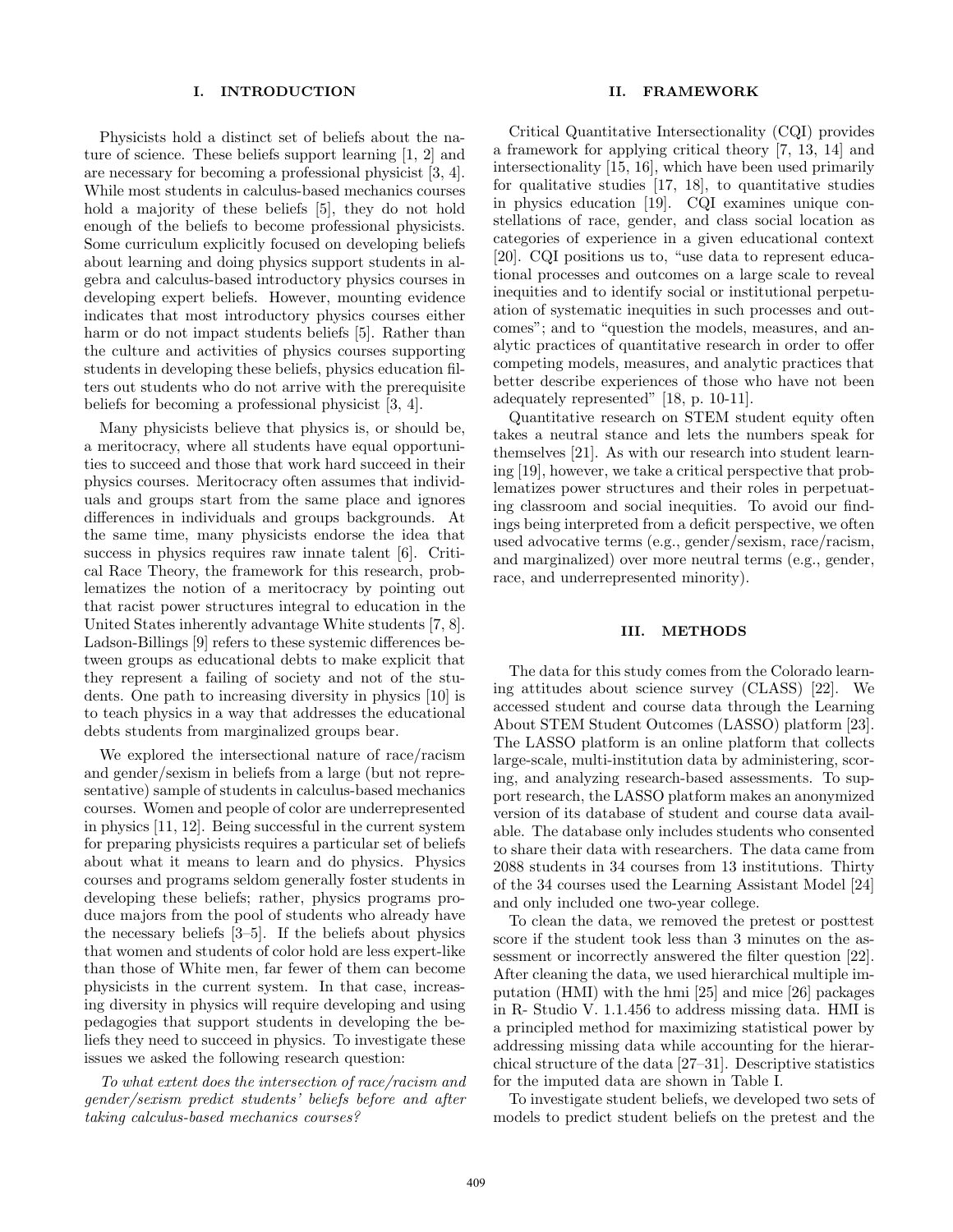TABLE I. Descriptive statistics

| Gender Race  |                     | N   |           | <b>Pretest</b> |           | Post-test |  |
|--------------|---------------------|-----|-----------|----------------|-----------|-----------|--|
|              |                     |     | Mean      | SD             | Mean      | SD        |  |
| Female Asian |                     | 130 | 57.3 15.9 |                | 57.4 16.9 |           |  |
| Male         | Asian               | 249 | 61.0 15.5 |                | 58.7 18.4 |           |  |
| Female Black |                     | 38  | 57.6 14.9 |                | 55.1 15.3 |           |  |
| Male         | Black               | 50  | 58.8 15.8 |                | 56.3 19.0 |           |  |
|              | Female Hispanic 109 |     | 55.6 17.2 |                | 53.2 17.8 |           |  |
|              | Male Hispanic 358   |     | 61.0 14.5 |                | 58.6 16.9 |           |  |
| Female other |                     | 102 | 58.7 17.2 |                | 56.4 19.0 |           |  |
| Male         | other               | 131 | 62.4 15.5 |                | 62.6 15.5 |           |  |
| Female White |                     | 293 | 64.6 16.5 |                | 61.5 18.6 |           |  |
| Male         | White               | 628 | 66.2 15.6 |                | 64.9 17.1 |           |  |

posttest. We scored student's beliefs using the instrument developers scale [22]. Our models were 2-level hierarchical linear models with student data in the first level and course data in the second level. Using hierarchical linear models allowed us to account for the nested nature of our dataset [32]. We developed the models and pooled the results for the imputed datasets using the mitml [33] and lme4 [34] packages in R. We developed the models through a step-wise addition of variables. To identify the simplest model that accounted for the most variance, we only included variables that improved the student-level variance explained by at least 1%. We focused on the student level variance because the course level variance was relatively small <3% and fluctuated between models. The final models met all assumptions.

Our analysis focused on the point estimates and standard errors produced by the models. We follow the recommendations made in the American Statistical Associations special issue on moving beyond p-values because of their consistent misuse in the scientific literature [35– 37]. We do not present p-values because they lead to selective reporting and selective attention [37] that would ignore injustices borne by the most underrepresented and marginalized groups of students because p-values depend on sample sizes.

Our model development included variables for, gender  $(Female_{ij})$  and race  $(Asian_{ij}, Black_{ij}, Hispanic_{ij}, and$  $other_{ij}$ ). The female group included all students that did not identify as male. This included four students that identified as trans and four students that identified as gender nonconforming. Samples this small do not provide dependable statistical results, however we included all students in the analyses because removing them could have biased course level measures. We combined them with the female students because the marginalization both groups face is rooted in sexism. Labeling the group female represented the majority of students in the group and avoided a male-centric term like non-male. We included students who did not reply to the race demographic questions, chose "a race or ethnicity not listed here", or chose a race with a small representation in the other category. The two races with low representation were Native Americans  $(N=1)$  and Hawaiian or Pacific

Islander (N=13). We included the other category in our model to maximize sample size and minimize bias at the course level but will not discuss the results for this group. The following equations describe the final models.

### Level-1 Equations (Student-level)

$$
Score_{ij} = \beta_{0j} + \beta_{1j} * (Female_{ij}) + \beta_{2j} * (Asian_{ij}) +
$$
  
\n
$$
\beta_{3j} * (Black_{ij}) + \beta_{4j} * (Hispanic_{ij}) +
$$
  
\n
$$
\beta_{5j} * (other_{ij}) + \beta_{6j} * (FemaleX Asian_{ij}) +
$$
  
\n
$$
\beta_{7j} * (FemaleX Black_{ij}) +
$$
  
\n
$$
\beta_{8j} * (FemaleX Hispanic_{ij}) +
$$
  
\n
$$
\beta_{9j} * (FemaleX other_{ij}) + r_{ij}
$$

## Level-2 Equations (Course-level)

$$
\beta_{ij}=\gamma_{i0}
$$

To create an effect size of any racial and gender differences we identified, we drew on the literature to establish a reasonable cutoff in expert beliefs necessary for students to pursue a graduate degree and become a professional physicist. Based on Gire et al. [3] and Bates et al. [4] we estimated that professional physicists score about an 85% on the CLASS on average with a standard deviation of approximately 10%. Given that students do not tend to improve their beliefs about physics through their undergraduate education [3, 4], we settled on 75% as an estimate for the beliefs that a student needs to start college with to have a reasonable chance of becoming a physicist. This 75% cutoff is not definitive for the minimum beliefs to become a physicist. Rather, we use it to illustrate the potential effects of racial disparities in physics beliefs on diversifying physics. We present density plots of posttest beliefs by race and descriptive statistics by race and gender to illustrate the difference in proportion of students from each race and gender with the beliefs to become physicists.

#### IV. FINDINGS AND DISCUSSION

Table II details the final models for pretest and posttest with point estimates and standard errors presented in Fig. 1. The models showed small decreases in beliefs from pretest to post-test for White, Hispanic, and Black students and no shifts for Asian students. These results align with prior findings that student beliefs decreased in most physics courses, even those that used active engagement [5]. Taking into account the standard error, the models indicated that women of color (Asian, Black, and Hispanic women who are all marginalized by both sexism and racism) tended to have similar beliefs and that men of color tended to have similar beliefs. The models also indicated that on average White men's and White women's beliefs differed from each other and from both men and women of color.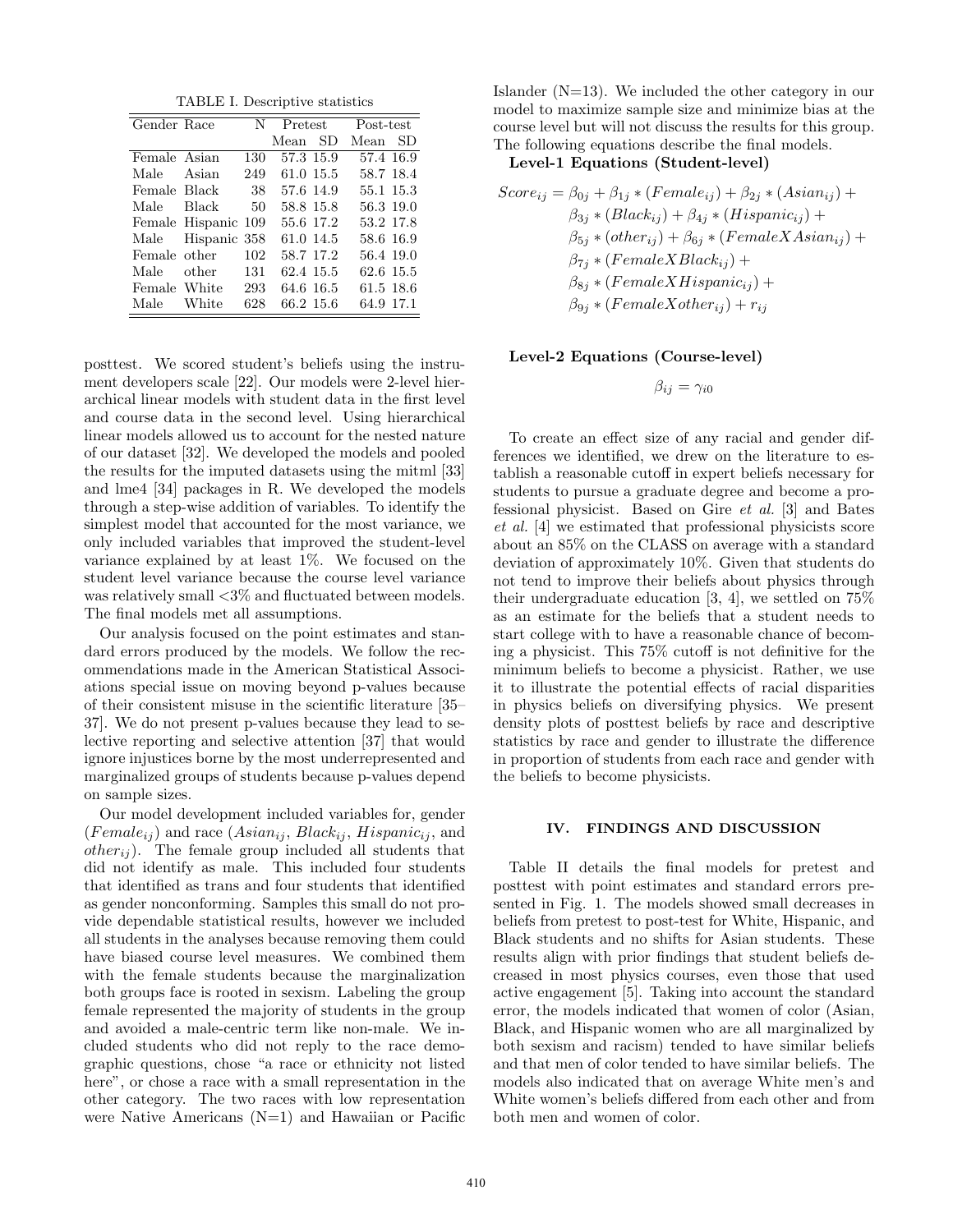

FIG. 1. Predicted beliefs for pretest and post-test beliefs disaggregated by race and gender as measured by the CLASS. The point estimates show large differences in beliefs favoring male and White students and show little change from pretest to post-test. Error bars represent one standard error.

Women of color reported the least expert beliefs of any group followed by men of color. The error bars for these two groups of students indicated that the model did not precisely fit the data for both Black men and Black women. Black women may tend to have lower scores than other women of color and Black men may tend to have scores more similar to Hispanic and Asian women than to other men of color. The inability of the models to precisely locate the point estimates for Black men and women results more from the small number of Black students in the sample than from a larger variation in their beliefs (Table I). White women reported beliefs that tended to be lower than White men and slightly higher than men of color. White men reported the most expert beliefs on average.

The models indicated an intersectional approach was necessary for investigating beliefs. Beliefs varied by both race and gender. Furthermore, researchers often combine Asian students with White students because both groups are overrepresented in physics. However, our models found that Asian students hold beliefs more similar to other students of color than to White students.

Figure 2 shows the density plots for students post-test beliefs. The dashed red line represents the 75% cutoff estimated for becoming a professional physicist we discussed in the methods. The area under the curve to the right of the dashed red line represents the likelihood of a student from each race having beliefs necessary to become a physicist. White students were the most likely to have these beliefs  $(26\%)$  followed by Asian  $(14\%)$ , Hispanic (14%), and Black (10%) students. These results show a large racial/racist inequity in that Asian,

TABLE II. Hierarchical Linear Models.

|                 | Pretest     | Post-test   |  |
|-----------------|-------------|-------------|--|
| Coefficient     | SЕ<br>ß     | SЕ<br>B     |  |
| Intercept       | 66.0 0.84   | 65.2 0.87   |  |
| Female          | $-2.4$ 1.17 | $-3.8$ 1.34 |  |
| Asian           | $-5.9$ 1.24 | $-6.1$ 1.48 |  |
| Black           | $-7.32.33$  | $-9.02.93$  |  |
| Hispanic        | $-4.6$ 1.07 | $-6.0$ 1.28 |  |
| other           | $-3.3$ 1.56 | $-2.0$ 1.83 |  |
| Fem. X Asian    | $-2.3213$   | 2.0 2.60    |  |
| Fem. X Black    | $-1.23.69$  | 2.9 4.09    |  |
| Fem. X Hispanic | $-3.72.08$  | $-1.7$ 2.40 |  |
| Fem. X other    | $-1.9$ 2.45 | $-2.82.96$  |  |



FIG. 2. Density plots of the posttest beliefs by race. The red line indicates the 75% cutoff for estimated beliefs necessary to pursue and receive a graduate degree in physics. The density plots show inequities in students beliefs that may contribute to the lack of diversity in physics.

Hispanic, and Black students education failed to provide them with the opportunities to develop the beliefs necessary to become a professional physicist.

The density plots are only disaggregated by race for simplicity. Table III extends the information presented in the density plots by providing the percentage of students from each intersectional group that reported beliefs sufficient to become professional physicists. These race/racist and gender/sexist inequities are even starker than those presented in the density plots as very few women of color report CLASS scores greater than 75%. Few women of color overcome the educational debt owed them to take calculus-based mechanics courses. Subsequently, these sexist and racist inequities in beliefs mean that even fewer women of color have the opportunity to become physicists.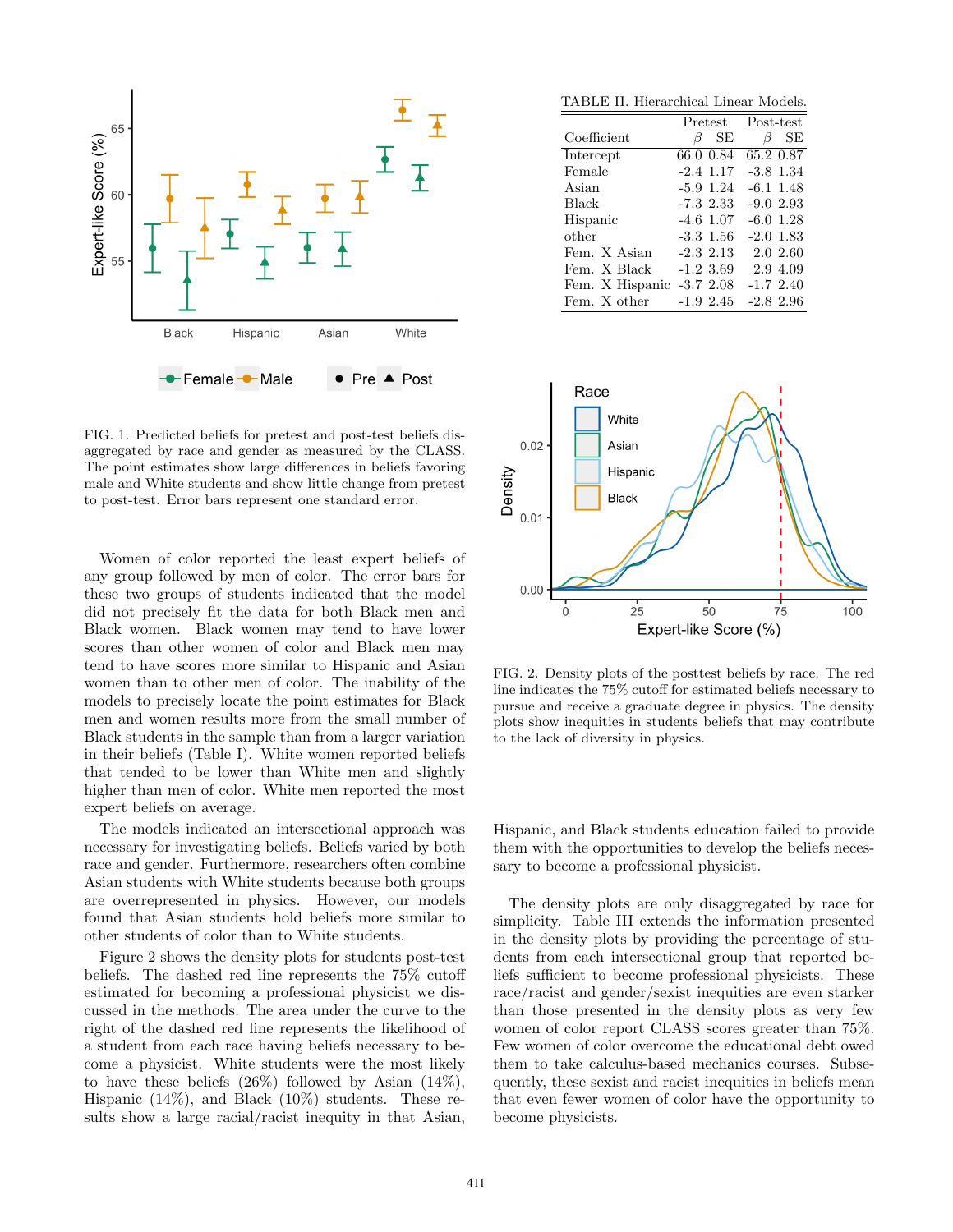TABLE III. The percentage of each intersectional group with sufficient beliefs to become a professional physicist.

|          | $\% > 75$   |           |
|----------|-------------|-----------|
| Race     | Female Male |           |
| Asian    |             | 11\% 16\% |
| Black    | 3%          | 16%       |
| Hispanic | $9\%$       | 15%       |
| White    | 22%         | 28\%      |

## V. CONCLUSION

Our findings illustrated large educational debts owed to women and students of color in terms of beliefs about learning and doing physics. The educational debt owed women is consistent with a lack of early educational experiences in the sciences playing a role in the underrepresentation of women in physics [38]. These differences in physics beliefs do not represent deficiencies in the students themselves; rather, they represent a lifetime of science and math experiences catered to White male students. By failing to address the educational debt owed to both women and students of color, physics education perpetuates the racist and sexist power structures that created those debts.

These results show the practice of grouping Asian and White students may obscure inequities between White students and students of color. Society enacts racism against Asian Americans through both the model minority stereotype [39] and by ignoring diversity across the ethnicities that make up Asian Americans [17, 39, 40]. The model minority stereotype portrays Asian Americans as a monolithic, hardworking and successful group and is used to undermine Black Americans claims of racism in the United States. Asian Americans are a panethnic racial group that is represented at higher rates in many science and technology disciplines at higher rates than they are in the U.S. population. However, Asian Americans academic attainment correlates with their class status [40] and varies across ethnic groups [17]. One possible explanation for the difference between the attitudes of White and Asian American students in this study is that the students in our sample of introductory physics courses from 13 institutions represents a more diverse group of students than those who earn undergraduate degrees in physics. Future work can better inform the racism and classism Asian Americans experience in their physics education by accounting for both ethnicity and socioeconomic status. We recommend that researchers provide empirical support for combining Asian and White student populations in their study. Doing otherwise risks minimizing the measurements of racism in future studies and perpetuates the harmful model minority stereotype. The LASSO data used in this study adopted common demographic measures in physics education research and did not disaggregate across Asian ethnicities,

however the demographics questions have been changed to collect this information.

Our data do not represent the breadth of calculusbased mechanics courses and therefor limits the generalizability of our findings. Only one institution in the data set was a two-year college, but a large portion of college physics courses are taken at two-year colleges [41]. Future work should explore issues of beliefs and equity across the intersection of race and gender in the two-year college environment. Similarly, research should seek to replicate findings of pedagogies that support students in developing their beliefs at two-year colleges.

The American Physical Society (APS) statement on diversity [10] takes a strong stance on creating systems that support the success of students from diverse background. In it they, "call upon policymakers, administrators, and managers at all levels to enact policies and promote budgets that will foster greater diversity in physics. ... We call upon the physics community as a whole to work collectively to bring greater diversity wherever physicists are educated or employed." If few women and students of color have the beliefs that the physics community requires to become a professional physicist and physics instruction continues to not support students in developing these beliefs, physics will not become more diverse. Pedagogies with an epistemilogical or model-based focus can support students in developing the beliefs necessary for becoming a physicist [5]. In particular, Traxler and Brewe [42] found Modeling Instruction supports women and students of color in developing more expert-like beliefs. Meeting the call of the APS requires researchers to confirm these results in other settings and to further identify the mechanisms by which they support students changing their beliefs. Meeting this call will also require faculty and instructors demanding the resources to implement evidence-based pedagogies that support diverse students in developing expert beliefs. In pursuing equity, Critical Race Theory warns that interventions to support women and students of color will only be implemented when they benefit the group in power, White men, thereby creating an interest convergence. The physics community should attend to which institutions and which students receive resources to improve diversity in physics, and the physics education research community should attend to which institutions and students are represented in our investigations of these interventions.

#### VI. ACKNOWLEDGEMENTS

We are grateful to the Learning Assistant Program at the University of Colorado Boulder for establishing the LASSO platform. This work is funded in part by NSF-IUSE Grant No. DUE-1525338 and is Contribution No. LAA-065 of the Learning Assistant Alliance.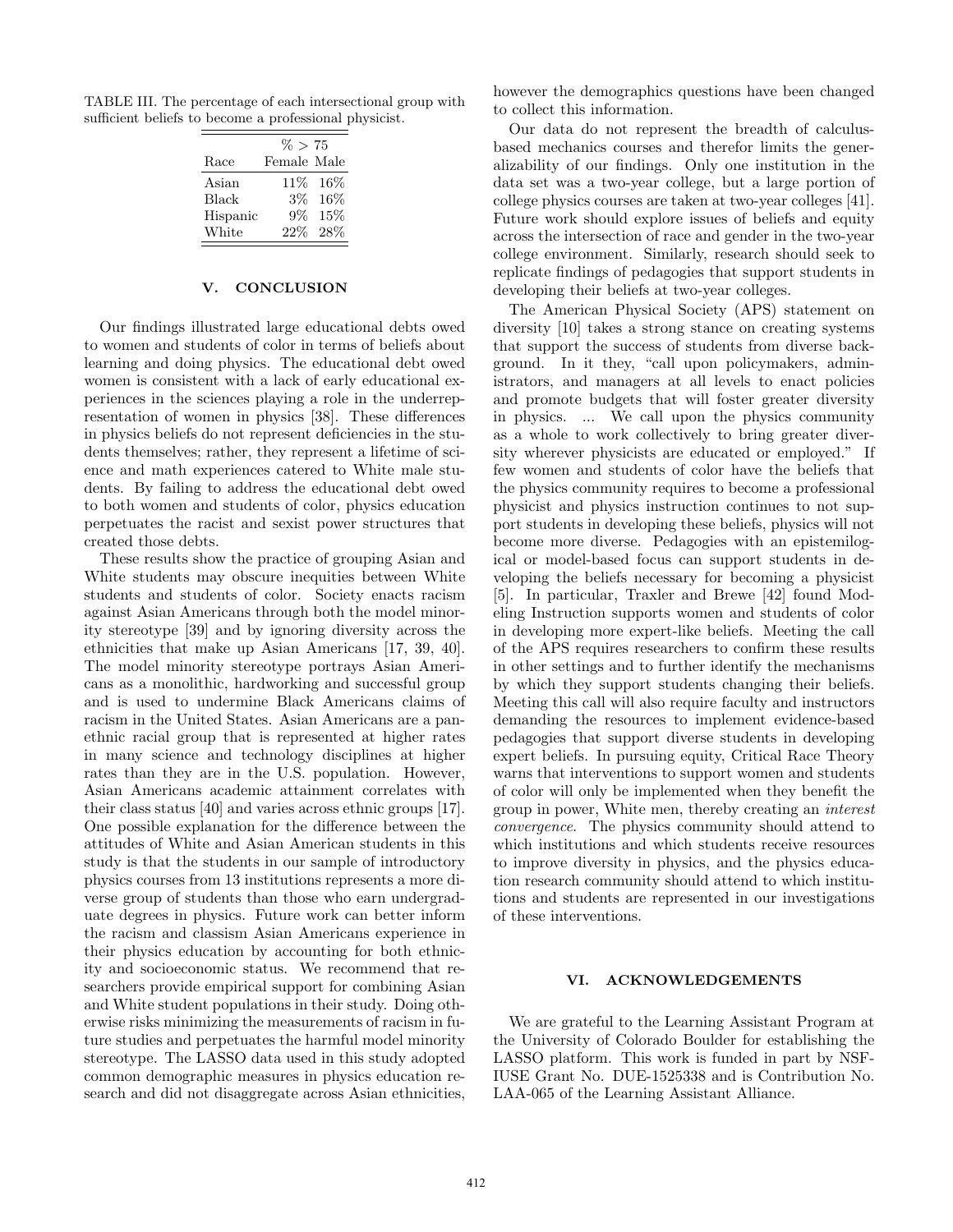- [1] L. Ding, "Verification of causal influences of reasoning skills and epistemology on physics conceptual learning, Physical Review Special Topics - Physics Education Research 10, 023101 (2014).
- [2] K. K. Perkins, W. K. Adams, S. J. Pollock, N. D. Finkelstein, and C. E. Wieman, "Correlating student beliefs with student learning using the colorado learning attitudes about science survey," in AIP Conference Proceedings, Vol. 790 (AIP, 2005) pp. 61–64.
- [3] E. Gire, B. Jones, and E. Price, "Characterizing the epistemological development of physics majors," Physical Review Special Topics - Physics Education Research 5, 010103 (2009).
- [4] S. P. Bates, R. K. Galloway, C. Loptson, and K. A. Slaughter, "How attitudes and beliefs about physics change from high school to faculty," Physical Review Special Topics - Physics Education Research 7, 020114  $(2011).$
- [5] A. Madsen, S. B. McKagan, and E. C. Sayre, "How physics instruction impacts students beliefs about learning physics: A meta-analysis of 24 studies," Physical Review Special Topics-Physics Education Research 11, 010115 (2015).
- [6] S. J. Leslie, A. Cimpian, M. Meyer, and E. Freeland, "Expectations of brilliance underlie gender distributions across academic disciplines," Science 347, 262– 265 (2015).
- [7] G. Ladson-Billings and W. F. Tate, "Toward a critical race theory of education," Teachers College Record 97, 47 (1995).
- [8] J. J. Park and A. Liu, "Interest convergence or divergence? A critical race analysis of Asian Americans, meritocracy, and critical mass in the affirmative action debate," The Journal of Higher Education 85, 36–64 (2014).
- [9] Gloria Ladson-Billings, "From the achievement gap to the education debt: Understanding achievement in us schools," Educational Researcher 35, 3–12 (2006).
- [10] American Physical Society, "Diversity Statement," (2018).
- [11] American Institute of Physics, "Percent of Physics Bachelor's Degrees Earned by Women, Classes of 1981 through 2010," (2012).
- [12] American Institute of Physics, "Minority Physics Statistics," (2019).
- [13] G. Ladson-Billings, "Its your world, im just trying to explain it: Understanding our epistemological and methodological challenges," Qualitative Inquiry 9, 5–12 (2003).
- [14] C. E. Sleeter and D. D. Bernal, "Critical pedagogy, critical race theory, and antiracist education: Implications for multicultural education," Handbook of Research on Multicultural Education 2, 240–258 (2004).
- [15] K. Crenshaw, "Mapping the margins: Intersectionality, identity politics, and violence against women of color," Standard Legal Review 43, 1241 (1990).
- [16] P. H. Collins and S. Bilge, Intersectionality (John Wiley & Sons, 2016).
- [17] S. T. Jang, "The implications of intersectionality on southeast Asian female students educational outcomes in the United States: A critical quantitative intersectionality analysis," American Educational Research Journal

55, 1268–1306 (2018).

- [18] F. K. Stage, "Answering critical questions using quantitative data," New Directions for Institutional Research 2007, 5–16 (2007).
- [19] B. Van Dusen and J. M. Nissen, "The state of equity in college physics student learning: a critical quantitative intersectionality investigation," Journal of Research in Science Teaching (In Press).
- [20] N. López, C. Erwin, M. Binder, and M. J. Chavez, "Making the invisible visible: Advancing quantitative methods in higher education using critical race theory and intersectionality," Race Ethnicity and Education 21, 180–207 (2018).
- [21] A. Covarrubias, "Quantitative intersectionality: A critical race analysis of the Chicana/o educational pipeline," Journal of Latinos and Education 10, 86–105 (2011).
- [22] Wendy K. A., K. K. Perkins, N. S. Podolefsky, M. Dubson, N. D. Finkelstein, and C. E. Wieman, "New instrument for measuring student beliefs about physics and learning physics: The colorado learning attitudes about science survey," Physical Review Special Topics - Physics Education Research 2, 010101 (2006).
- [23] B. Van Dusen, "Lasso: A new tool to support instructors and researchers," American Physics Society Forum on Education Fall 2018 Newsletter (2018).
- [24] V. Otero, S. Pollock, and N. Finkelstein, "A physics departments role in preparing physics teachers: The colorado learning assistant model," American Journal of Physics 78, 1218–1224 (2010).
- [25] M. Speidel, J. Drechsler, and S. Jolani, hmi: Hierarchical Multiple Imputation (2018), r package version 0.9.13.
- [26] S. van Buuren and K. Groothuis-Oudshoorn, "mice: Multivariate imputation by chained equations in r," Journal of Statistical Software 45, 1–67 (2011).
- [27] P. D. Allison, *Missing data*, Vol. 136 (Sage publications, 2001).
- [28] E. R. Buhi, P. Goodson, and T. B. Neilands, "Out of sight, not out of mind: strategies for handling missing data," American Journal of Health Behavior 32, 83–92 (2008).
- [29] J. L. Schafer, "Multiple imputation: a primer," Statistical Methods in Medical Research 8, 3–15 (1999).
- [30] C. A. Manly and R. S. Wells, "Reporting the use of multiple imputation for missing data in higher education research," Research in Higher Education 56, 397– 409 (2015).
- [31] J. M. Nissen, R. Donatello, and B. Van Dusen, "Missing data and bias in physics education research: A case for using multiple imputation," Physical Review Physics Education Research (In Press).
- [32] B. Van Dusen and J. M. Nissen, "Modernizing use of regression models in physics education research: a review ofhierarchical linear modeling," Physical Review Physics Education Research (In Press).
- [33] S. Grund, A. Robitzsch, and O. Luedtke, *mitml: Tools* for Multiple Imputation in Multilevel Modeling (2018), r package version 0.3-6.
- [34] D. Bates, M. Mächler, B. Bolker, and S. Walker, "Fitting linear mixed-effects models using lme4," Journal of Statistical Software 67, 1–48 (2015).